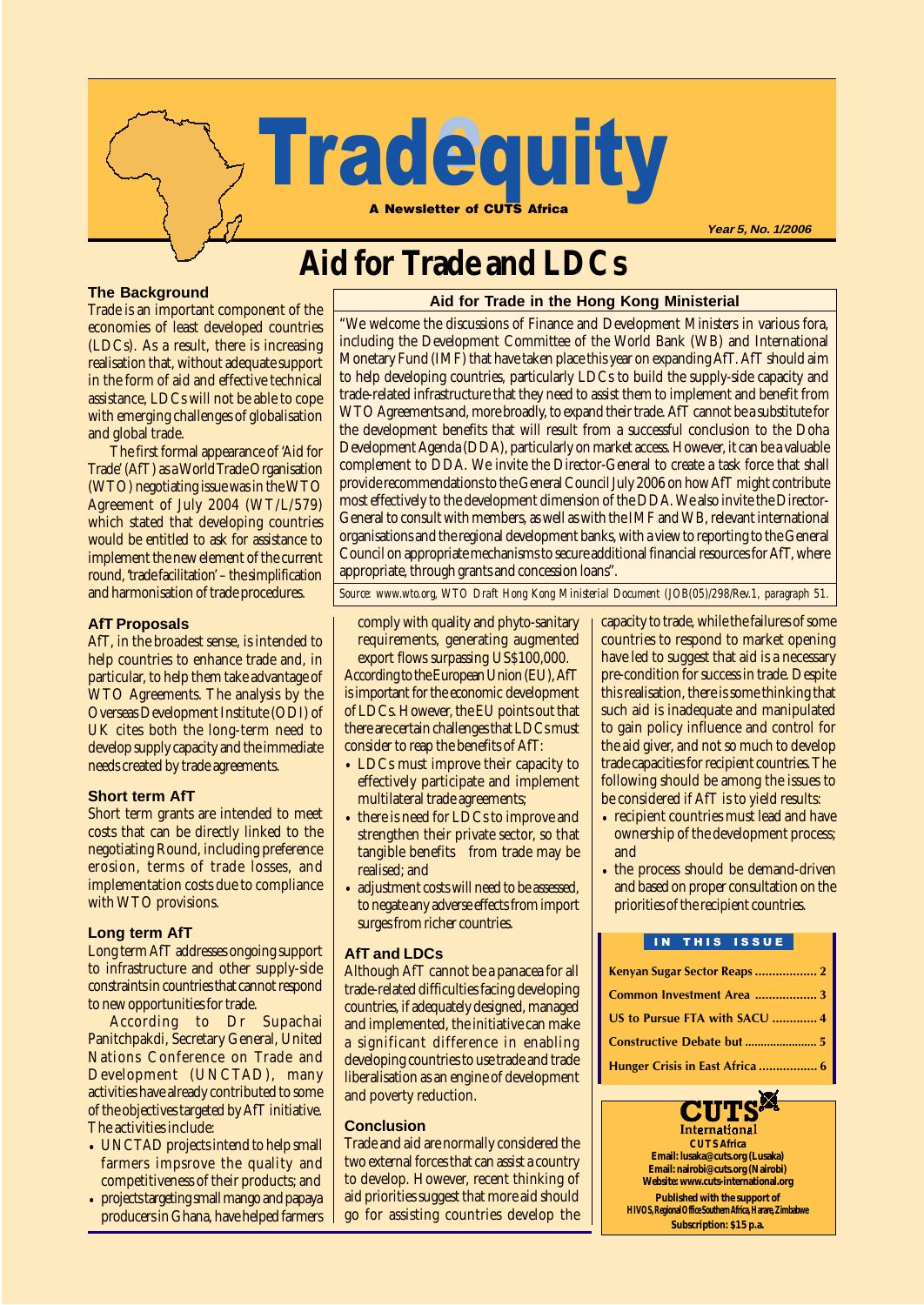#### **Economics and Development**

# **Aid for Poverty Reduction**

Britain over the next three years for its poverty reduction

programme. The grant will make Tanzania one of the biggest UK aid recipients in the world, and aid, which is direct governmentto-government support meant to be spent on water, health and education projects.

The new money follows an agreement between the Tanzanian government and donors on January 14, 2006, when the Partnership Framework Agreement was signed. Under this agreement, donors

commit to a sum of money three years in advance to enable the government departments to plan ahead. The UK's Department

#### **New Development Strategy**

Malawi is expected to launch the Growth and Development Strategy (GDS) in April 2006. This will replace the 2005 Malawi Economic Growth Strategy (MEGS), which was formulated to complement one of the Malawi Poverty Reduction Strategy (MPRS), adopted in April 2002.

The new initiative will be implemented until 2011, and is expected to reduce poverty levels from 52 percent to between 40-45 percent through economic growth and development.

According to the Minister of Economic Planning and Development, David Faiti, "the strategy was based on five thematic areas namely; sustainable economic growth, social protection of the most vulnerable, social development, infrastructure development and good governance, which he said would help in its effective implementation. "More importantly, it addresses cross-cutting issues of HIV/AIDS, science and technology, gender, empowerment and environmental issues which are all streamlined within these themes of the Malawi GDS", the minister added.

*(ZC, 13.03.06)*

www.john-vrancken.org

#### **Corruption Haunts Africa**

According to the 'The African Governance Report' (AGR) of the Economic Commission for Africa (ECA), "the overall economic management and corporate governance has improved in Africa due to progress in public financial management and accountability". The progress noted in public financial management and accountability is a result of an overall stronger commitment to medium term expenditure frameworks, among other issues. The report is a culmination of a three-year survey of experts and households in 27 African countries aimed at gauging citizens' perception of the state of governance in each country.

# **Kenyan Sugar Sector Reaps**

There is a lot of good news coming from the sugar belt these days. Many farmers who were used to long delays before getting their pay are now flush with cash since their payment system has been prompt. In Kenya, industry observers have attributed the



good run in the sugar industry to the Common Market for Eastern and Southern Africa (COMESA) safeguards that have granted the industry temporary protection from cheap sugar imports that have threatened to ground the industry.

The international sugar deficit is set to prevail in the coming years given the rising growth of five percent on the global demand for sugar. According to the Food and

Agriculture Organisation (FAO), the world will, for the second time, experience a deficit this year, with producers falling short of one million tonnes to supply a total demand of 144 million tonnes. *(TEAS, 20.01.06)*

Tanzania is expected to receive US\$542.5mn (£310mn)) from for International Development (DfID) indicated that its direct grant to Tanzania provides a long-term reliable funding for poverty

reduction. The confidence in providing budget support comes from Tanzania's improved performance in poverty reduction, civil services reform, robust economic growth and expansion of health and education services.

Tanzania has taken great strides in improving the lives of its people and the UK will continue to support it. The DfID is the largest bilateral contributor of budget

support to Tanzania, having provided US\$577.5mn (£330mn) over the past six years. *(TEA, 07.02.06)*

> However, tax evasion, corruption and lack of transparency still pose serious challenges. For instance, in 18 countries, more than half of the experts surveyed indicated that tax evasion is mostly or always affected by corruption. On a positive side, private and public partnerships are growing, allowing for stronger efficiency and transparency in the delivery of public services.

> > *(ECA Press Release No. 01/2006)*

#### **CFA to Bring Fruits**

It has been over a year since the UK government launched the Commission for Africa (CFA) in early 2005. The CFA is an initiative to provide a coherent set of policies to accelerate progress towards a strong and prosperous Africa. The Commission was set up to take a fresh look at Africa's development. The CFA report recommends a strong package of measures for investing in people, promoting peace and security and generating growth and poverty. The report points to the need for partnership between the international community and Africa. The Commission report makes a number of observations on what needs to be done for African countries to achieve sustainable growth and poverty reduction to meet the Millennium Development Goals (MDGs).

Africa should take responsibility for its problems, and hence, ownership of solutions in the context of CFA. Although, the CFA report does not have a clear-cut implementation framework, the report makes valuable recommendations on key developmental issues to be explored further by stakeholders.

*(SARPN, 08.02.06)*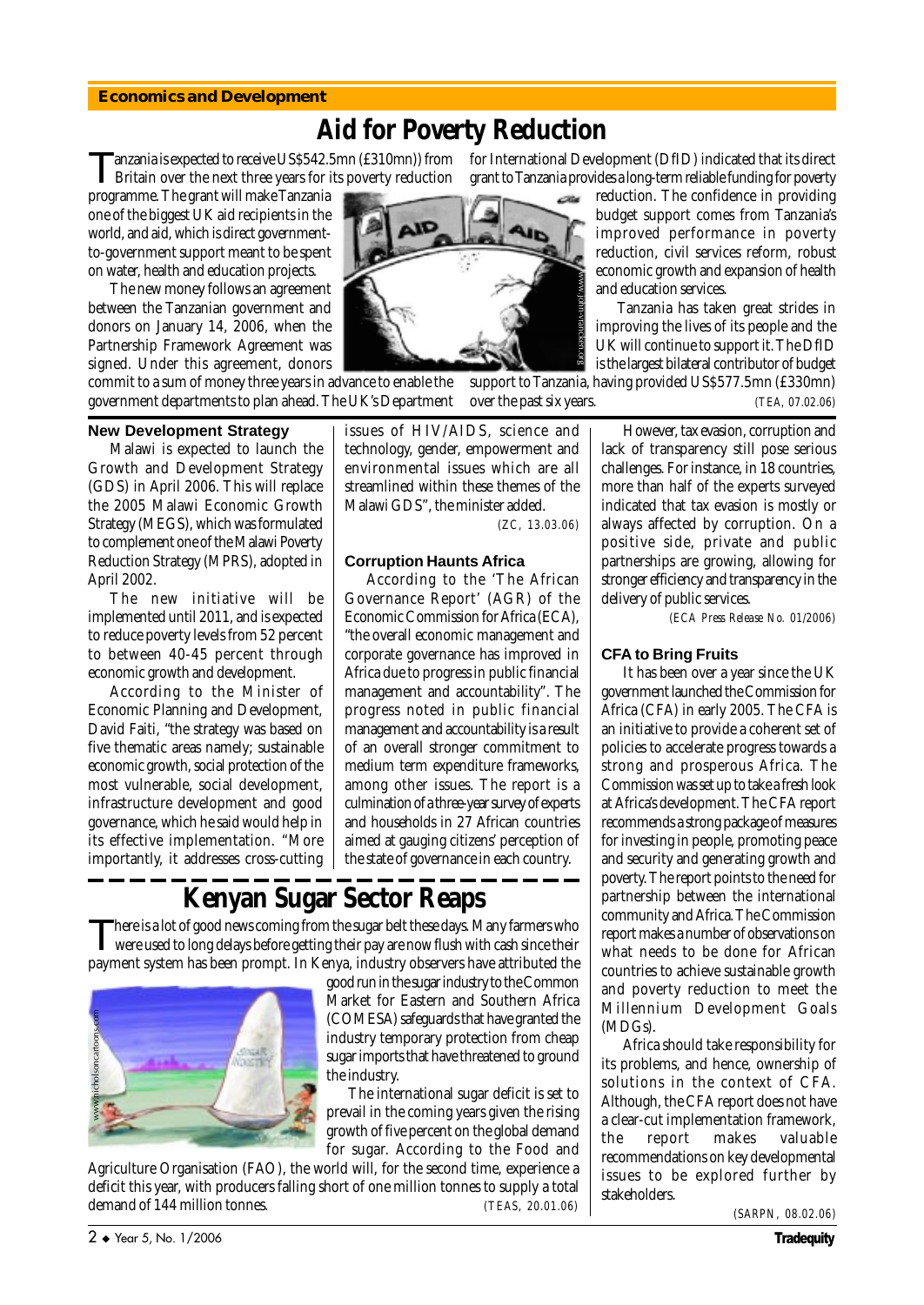#### **Regional Round-up**

#### **EAC Enforces Rules on Incentives**

The ruling of the Tanzanian High Court that debarred its government from continuing with a US\$15mn tax waiver granted to Karibu Textile Mills, thus avoiding a breach of the East African Community (EAC) Customs Management Act and the prospect of a trade war in the region, confirmed how coherently the east African countries are consolidating into a single regional legislation.

The court in declaring the preferential tax treatment illegal, said it was contrary to public policy and against national interests, with serious implications for the EAC's common external tariff (CET). Besides, the EAC Customs Management Act decrees that no EAC member country can give a tax waiver without consultations with other members and approval from the EAC Council of Ministers.

*(TA, 27.02.06)*

#### **Yet to Decide on Customs Union**

The COMESA and Southern Africa Development Community (SADC) are at different stages of forming Customs Unions, which is the highest level of regional integration in sub-Saharan Africa having overlapping membership.

According to the University of Zambia Lecturer, Dale Mudenda, "resolving conflicts of membership to more than one organisation may be politically difficult". This is because SADC was targeting regional integration that attempted to address infrastructural constraints while COMESA has placed more emphasis on harmonisation of standards and customs procedures and trade facilitation.

Since countries can only belong to one Customs Union, those belonging to more than one regional economic block have to decide which block they should belong to. As SADC and COMESA are among the Regional Economic groupings striving to achieve the vision of the African Union, formation of one Customs Union would be worth considering.

*(TZDM, 22.03.06)*

#### **Malawi Chairs ESA-EPA Talks**

The Economic Partnership Agreements (EPAs) negotiations have been ongoing, and are scheduled to change the trade relations between the African Caribbean and Pacific (ACP) countries and the EU from nonreciprocal to reciprocal arrangements. During these negotiations, ACP countries

### **Common Investment Area**

The COMESA has set up a Regional Investment Agency<br>(RIA) to coordinate its intended establishment of a Common Investment Area (CIA) with the objective of harmonising investment policies, laws and regulations across the region to enhance inter-country and inter-regional flow of investments.

With regard to controls and the sanitary and phytosanitary (SPS) measures on coffee, COMESA is currently negotiating with the International Coffee Organisation to establish a Regional Coffee Auction Floor to facilitate marketing of regional



coffees by removing regional barriers to coffee trade. It is also seeking viable solutions with the Eastern Africa Fine Coffee Association with regard to sanitary measures hindering Extreme trade to controls and the sanitary and phytosanitary<br>
(SPS) measures on coffee, COMESA is currently negotiating<br>
with the International Coffee Organisation to establish a<br>
Regional Coffee Auction Floor to facilitat

would be forming regional groupings or configurations.

Malawi has, therefore, been elected to chair the Economic Partnership Grouping (EPG) of the Eastern and Southern Africa (ESA). According to Harrison Mandindi, the acting Director of Trade in the Ministry of Trade and Private Sector Development, "Malawi was elected on February 10, 2006, in Mauritius and takes over from that country".

The chair is for six months and the responsibilities anchor on negotiating issues with bottlenecks on supply and capacity building in trade. EPG is a 16 nation negotiation team for the ESA region which looks at the internal development issues on transportation network and cross border trade.

*(AC, 10.03.06)*

#### **SADC Liberalises**

A new protocol for the facilitation of movement of persons in SADC region was signed in August 2005 in Gabarone, Bostwana. The protocol was signed on the premise that the process of building SADC is possible only when its citizens can enjoy movement across borders. The overall objectives of the protocol already signed by half of the 14 member states of SADC is to develop policies that are aimed at progressive elimination of obstacles to the movement of people in SADC region. It will facilitate visa-free entry for a maximum of 90 days per year for *bona fide* visits and in accordance with the laws of member states.

Through the protocol, member states agree to make travel documents readily available to their citizens. They agree to cooperate in harmonising travel, whether by air, land or water and to increase and improve travel facilities, especially between mutual borders. However, the SADC Executive Secretary, Tomaz Augusto Salomao cautioned that movement of people needs to be put into context, as it should correspond to stages of integration and the level of development of member states. He pointed out that what is required is for member states to be clear about their priorities, policies and strategies.

*(TZDM, 15.03.06)*

#### **Enhance Agriculture Marketing**

Information and Communication Technology (ICT) is increasingly becoming a powerful tool in improving the delivery of basic services and participation in the market. At regional level, COMESA has undertaken some new initiatives to enhance agriculture marketing through an agriculture marketing promotions and regional integration project (AMPRIP). The project aims at designing an information system for agriculture marketing that will contain all data on the availability of agriculture products in the region. The project will address marketing, SPS measures and HIV/AIDS.

A web-based market information system for agribusiness in the COMESA region was launched by the Union of Producers and Exporters of Horticulture Crops (UPEC) based in Egypt. Once the system is fully operational, COMESA agribusiness will have intra and extra access to various directories of growers, exporters, importers and service providers. The other information will include export prices worldwide, crop production statistics, recommendations for good production practices, lists of agroexperts and other related agribusiness information. *(CNB, 26.01.06 & 24.03.06)*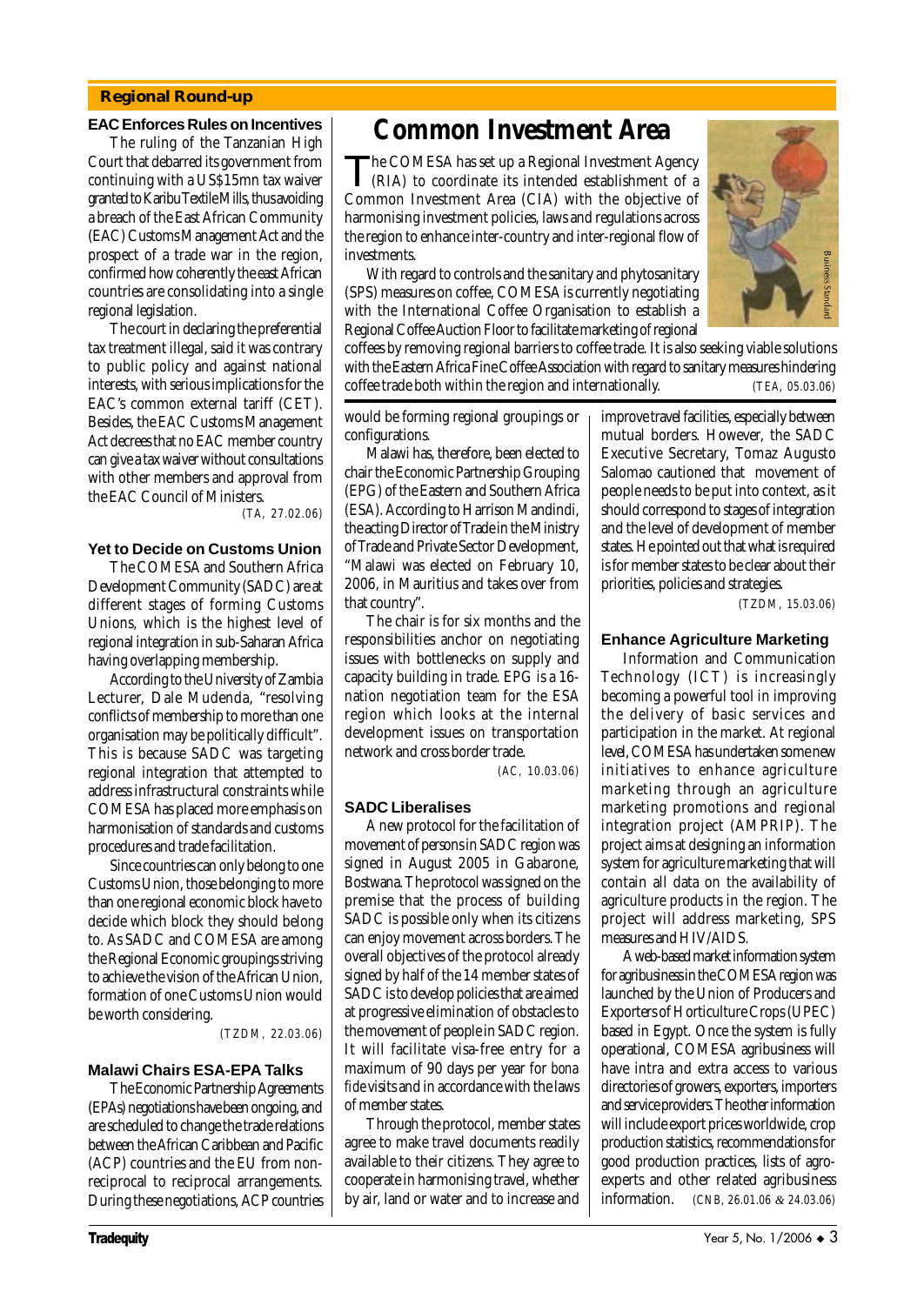#### **News on Trade**

# **US to Pursue FTA with SACU**

The US will pursue free trade talks with South Africa, and four of its neighbours as long as they are willing to meet high US standards for such pacts, the US trade representative Rob Portman said in February 2006. The Bush



administration notified congress in late 2002, that it intended to negotiate a free trade pact with five member countries of the SACU – Botswana, Lesotho, Namibia, South Africa and Swaziland.

Formal negotiations began in June 2003, but talks have made little progress over the past 2-1/2 years. US showed its willingness to continue working with the five countries on 'a deeper economic relationship'. The five SACU countries already have duty-free access to the US market for most of their exports under the African Growth and Opportunity Act (AGOA). The trade talks will assess on how to

go beyond AGOA to provide incentive to enter into an agreement. *(RSA, 09.02.06)*

#### **Ethiopia Earning from Gold**

Ethiopia has secured over US\$23mn from export of gold within the past seven months that ended in January 2006.

Abera Geyessa, head of the Export Promotion Department of the Ministry of Trade and Industry, told journalists that the Horn of Africa country has exported 1,943 kg of gold to Africa, Europe and the Middle East during the past seven months.

MIDROC Ethiopia, a private firm owned by Sheik Mohammed Hussein Al Amoudi, an Ethiopia-born Saudi tycoon, accounted for the largest share of the country's gold exports, said Abera. Ethiopia, which is believed to have large reserves of gold is benefiting from a surge in global demand for gold.

*(Xinhua, 20.03.06)*

#### **SADC-EU Trade Deal**

The EU has started talks with various SADC countries towards the establishment of 'EPAs'. South Africa together with its counterparts in SADC, has asked European Commission for a single trade deal to govern all trade between the two regions. Xavier Carim, South Africa's chief negotiator, said in an interview that a single agreement covering all SADC countries might require amending South Africa's free-trade deal with the EU that has been in place for five years.

He also noted that the SADC proposal to orientate economic partnership negotiations towards achieving one trade deal would also ensure that integration in the region was not compromised. Achieving a single EU deal with other SADC countries that include South Africa's could, however, be complex and would take more time. *(BD, 23.03.06)*

#### **Tanzania to Promote Investment**

Tanzania, the East African Community's largest foreign direct investment (FDI) destination was recently urged by the UN to revamp its tax administration, speed up settling of commercial court cases and minimise red tape on business regulations.

According to UNCTAD's Khalil Hamdani, investors have expressed interest in investing more in Tanzania if these areas are fixed. Businesses indicated that the Commercial court was set up in 1999 to increase the pace of settling commercial disputes continues to be slow in delivering judgments which is causing significant constraint to business in Tanzania.

Tanzania received US\$470mn in FDI, in 2004, compared to Uganda's US\$237mn and Kenya's US\$46mn.

*(Obulutsa, George, RSA, 22.03.06)*

#### **Zambian Exports Rising...**

The Zambian export sector has recorded tremendous growth since 1999, with total export earnings increasing from US\$772mn in 1999 to US\$1.6bn in 2004, according to the Export Board of Zambia (EBZ). The EBZ Executive Director Glyne Michelo said increasing prices of metals and enhanced production resulting from increased investment in the mining sector has accounted for the greater part of the improvement. He also cited the following factors that have adversely affected the export sector: livestock diseases, rampant smuggling of skins and hides, oversupply of commodities such as coffee and fresh flowers, and transport constraints.

"Apart from strict SPS measures, regular changes on such measures as quality, packaging and labelling increase the cost (certification, inspection and maintenance costs) and lack of investment capital has limited the development of the export sector in the country", Michelo added. *(AC, 17.03.06)*

#### **To Seek 'Integration Tax'**

A new tax to be known as an 'integration tax' to be paid by all citizens of East Africa may be introduced to mitigate the financial problems facing the Arusha-based EAC secretariat. The proposal is contained in a draft strategic plan for the Community that is expected to be presented for approval at a meeting of the three East African presidents in April 2006.

Apart from the integration tax, the new strategic plan also proposes that the three governments be required to set aside three percent of their total tax revenues to the Arusha-based bureaucracy.

According to the new strategic plan, this will generate US\$42mn annually to the community. But for this to happen, the provisions of the treaty will have to be amended to remove the requirement that contributions by partner states be equal.  *(TEA, 29.03.06)*

#### **Removing Import Duty on Steel**

Mandisi Mpahlwa, Trade and Industry Minister, South Africa has lifted, with immediate effect, a five percent import tariff imposed on primary carbon and stainless steel products. He stated that the five percent import tariff is no longer needed.

Steel users have long urged for the reduction or removal of the import duty on steel products, which steel makers in South Africa factor in when pricing their domestic products.

The government has since 2004 been negotiating with the country's main steel maker, Mittal Steel SA on how Mittal could cease to use the import parity pricing (IPP) system and come up with a new price model to reduce the prices of its various steel products.

*(Bell, Gordon; Reuters, 30.03.06)*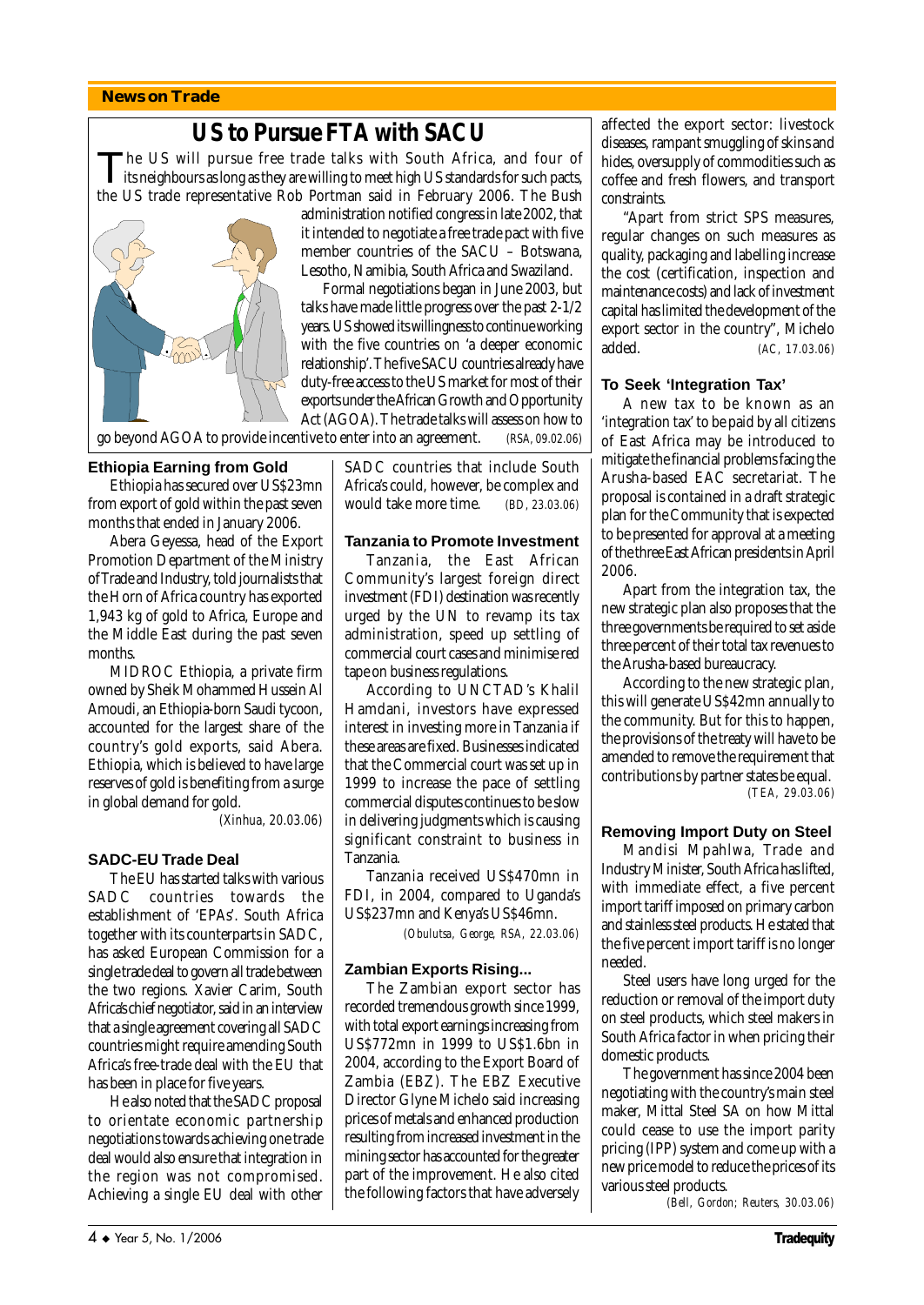#### **News on Trade**

#### **Zimbabwe's Textile Declines**

Zimbabwe's textile exports to COMESA have declined by more than 40 percent in the past five years due to production constraints affecting local companies. This is in accordance with the observation made by COMESA Secretariat. Local textiles firms turned to COMESA market after Zimbabwe was exempted from enjoying benefits of the  $AGOA$ 

Investment in the local textile sector is declining because many companies, benefiting from the AGOA pact, have relocated to neighbouring nations. COMESA urged the industry to take advantage of the relaxed trade barriers in the region by increasing exports. It plans to have a free trade bloc under the COMESA CET system or Customs Union by 2008. However, officials in the Ministry of Industry and International Trade said that the Government would soon be introducing incentives to increase production and exports for textile firms. *(ZC, 17.03.06)*

#### **Drafting of a New EU Legislation**

The EU is considering drafting a legislation on the Registration, Evaluation, Authorisation of Chemicals (REACH), which aims at protecting its health and environment from the effect of potentially hazardous chemicals. This has been viewed as cumbersome for African countries to comply with and could affect about US\$2bn a year of Africa's total annual exports of US\$9.2bn of minerals, ores and concentrates to the EU. This is because most African countries are heavily dependent on mineral resources.

In response to this development, African mining ministers have decided to contact EU parliamentary groups and heads of state, to present their concerns about the planned legislation that will affect their mining exports. According to African Mining Partnership (AMP), Professor Dominic Fobih, Minister of Mines, Land and Forestry, Ghana said, "if the EU were to pass REACH in its present form, it would harm the continent's revenues". *(BD, 07.02.06)*

#### **New Trade Policy**

The Zambian Government recently launched the Commercial, Trade and Industrial (CTI) Policy, which outlines the national vision for the trade policy and industrial sectors of the country. Davidson Chilipamushi, Permanent Secretary, Ministry of Commerce, Trade and Industry (MCTI), while presenting the draft CTI document at a seminar, organised by the Economic Association of Zambia (EAZ), on January 12, 2006, in Lusaka, hinted that the overall vision of the CTI is to develop an enabling economic environment in Zambia which supports private investments, enables the development of domestic productive capacities, and contributes to the expansion of Zambia's international trade. The CTI highlights priorities and intervention in the sectors of processed foods, textiles and garments, engineering products, gemstones, leather and its products, wood and its products.

Stakeholders commended government for coming up with the CTI and addressing the need to align policies in conformity with the Fifth National Development Plan (FNDP).

*(MCTI & EAZ, 2005)*

#### **Rwanda to Buy Hybrid Cows**

In Kenya, cows in well-managed farms produce between 35-70 litres of milk daily while the cheaper traditional breeds that graze by the roadsides hardly produce enough for their calves. It is this opportunity for profitable business that Rwanda recognised and subsequently placed an order of 546 pedigree dairy cows to build its own breeding stock. Sustained orders of this nature will surely be profitable for Kenyan dairy farmers, but for only those who have registered their animals with the Kenya Stud Book and Milk Recording Service of Kenya.

Despite this potential gain in the livestock sub-sector, the Kenyan farmer is faced with a number of challenges, namely, low milk prices to farmers, lack of credit to stock animal feeds, failure by the government to curb illegal livestock movement leading to spread of cattle diseases, lack of market for beef cattle and low quality vaccines. Breeders have, therefore, appealed to the government to create disease-free zones to boost livestock production and safeguard the export market for Kenyan livestock products. *(TEAS, 07.03.06)*

#### **Second Phase of EPA Negotiations**

The EU Trade Commissioner Peter Mandelson, met with Ministers from ESA region in Mauritius, in February 2006, to launch the second phase of negotiations on EPAs. The proposed EPA with EU is based on regional integration arrangements in the ESA region. Talks so far have focused on the development component of the EPAs, including access to the EU market, reform of rules of origin (RoO), and measures to address technical barriers to trade (TBT). About 15 trade ministers from the region and the trade commissioner agreed that EU-ESA trade could be an effective tool for development.

EPAs have to help stabilise the region, boosting competitiveness and locking in reform. Mandelson said, "there are many hurdles to overcome, but we are on the right track. The challenge is to speed up and intensify talks to meet the 2007 deadline for finalising negotiations".

*(http://europa.eu.int/)*

### **Constructive Debate but no Breakthroughs**

™

Aweek of WTO agriculture negotiations from March 20-24, 2006, did not result in any breakthroughs on the core issues of subsidy and tariff cuts, spurring more

doubt on whether the Members can bridge their differences in time for the end-April deadline for a

comprehensive agreement on modalities. There was no convergence on how to expand tariff quotas for sensitive products and on the 'blue box on domestic support'. Nevertheless, agriculture negotiations Chair Ambassador Crawford

> Falconer (New Zealand) said, "the talks went somewhat better than anticipated, with delegates engaging in

constructive debate on a variety of other issues, including

food aid, the treatment of 'sensitive products', and the special safeguard The talks went<br>
some what<br>
some what<br>
better than<br>
better than<br>
better than<br>
better than<br>
in constructive debate on<br>
a variety of other issues, including<br>
food aid, the treatment of 'sensitive<br>
products', and the special s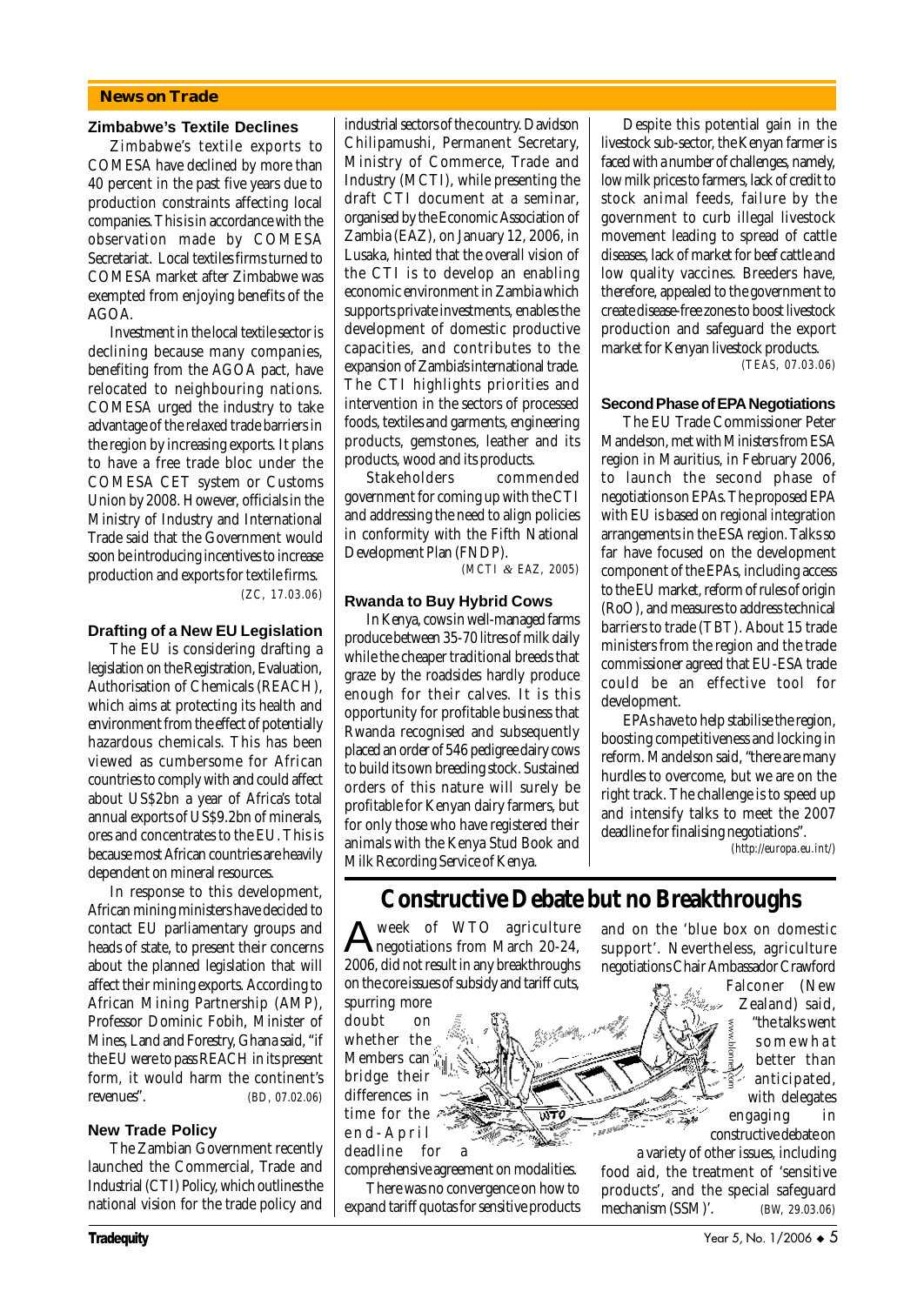#### **Environment/Consumer Issues**

#### **Kenyan Farmers in Trouble**

Kenya Tea Development Agency (KTDA) managing director, Lerionka Tiampati, said "the agency loses about 300 million in revenue whenever the Shilling strengthened against the dollar". According to the agency, small-scale farmers will lose US\$21.5mn (Sh1.5bn) due to the strength of the shilling in 2006. The agency said it was losing US\$0.2 (Sh15) for every kilogram it sold at Mombasa auction and as thus called upon the Central Bank governor to intervene in influencing the rate from US\$0.99 (Sh72) to between US\$1.04 (Sh76) and US\$1.1 (Sh80).

The last time exporters and manufacturers were hit by a strong shilling in May 2003, when it exchanged at between US\$0.93 (Sh68) and US\$0.95 (Sh69) to the dollar. But unlike 2003, this time, the strength of the shilling has persisted and coupled with cheap tea from Vietnam, Indonesia and even Argentina, tea prices are expected to continue on the downward trend. *(TEAS, 07.02.06)*

#### **Free Trade vs GMO Dispute**

In the age of globalisation, free trade has become a predominant feature on the international arena. Of late, concerns have emerged over Genetically Modified Organisms (GMOs) and the need to protect and conserve wildlife, farmers and consumers from the threat of genetically modified crops.

In a bid to promote free trade, the US, Canada and Argentina launched a trade dispute with the EU through the WTO, in May 2003. Their argument is based on the EU reluctance to embrace genetically modified (GM) foods, which damaged their farmers and was a barrier to trade. In the light of these developments, opposition to GM foods is likely to increase if the WTO rules in favour of a US-led complaint against European GM policy. Arguments have emerged as to whether protecting Europe's wildlife, farmers and consumers from the threat of GM crops is more important than free trade rules.

*(FE, 07.02.06)*

#### **Malaria: Still a Nightmare**

Although preventable and treatable, malaria has over the past few years claimed more than one million lives in Africa, most of them being young children. The symptoms of malaria include headaches,

persistent shivering, a high temperature and sore joints. These are the initial warning signs of malaria, and if not treated quickly, a person can die within a matter of days.

The World Health Organisation (WHO) estimates that up to 124 million people in Africa live in areas at risk of seasonal epidemic malaria caused by a parasite and carried from one person to another by female mosquitoes seeking nutrition to hatch their eggs. It is a big concern that with such an enormous health challenge, the majority of African countries do not have the financial resources or infrastructure to tackle the spread of the disease. *(UNIRIN 02.03.06)*

#### **Marine Dumping Affects Namibia**

The recent strike of the fisheries inspectors in Namibia posed a great risk to the country's economy. The absence of inspectors has resulted into a situation where all fishing vessels go out to the deep waters without being monitored and dump thousands upon thousands of metric tonnes of fish into the waters.

The dumping of by-catch being wasted by 700 sea-going vessels in the absence of fishing observers is leading to direct wastage of scarce natural resources. A ship can keep up to 22,000 tonnes of fish stock. Out of this, it is estimated that half of the amount caught always includes by-catches. The latter is allegedly dumped to enable the ship continue with fishing activities until it acquires its total allowable catch.

It is estimated that Namibia is losing millions of dollars in revenue, while the culprits who dump dead fish back into the waters get away with the act unpunished. As more efforts could be employed to save the country's natural resources that are currently going down the drain. *(NE, 04.02.06)*

#### **Diminishing Water Resources**

Some countries like Uganda will have to employ new emergency measures, to address the current power shortages caused by prolonged drought in the Great Lakes Region. According to Fred Kabagambe Kaliisa, Permanent Secretary Ministry of Energy and Mineral Development, the Ugandan government is in the process of procuring thermo plants to generate 150 MW, as an emergency measure to address the current power shortage.

This is set to raise electricity tariffs as the thermal power generators rely on diesel fuel, which is expensive. However, according to Kabagambe, the installation of the first thermo generators that will generate 50 MW will be accomplished by June 2006. Meanwhile, the Electricity Regulatory Authority (ERA) and several other players in the sector confirmed the reduction in hydroelectric power.

*(TM, 07.02.06)*

### **Hunger Crisis in East Africa**

According to a recent statement from the International Committee of the Red Cross (ICRC), the major hunger crisis in East Africa will last until at least July 2006. Up to seven million people in Ethiopia, Kenya and Somalia are affected by the drought, with the situation in the latter particularly severe because of ongoing lawlessness in the country.



The UN says more than 11.5 million persons will require food assistance in the next six months. In its latest report on Somalia, the UN said that 1.7 million persons – 710,000 of them experiencing an acute food shortage, needed food assistance of some kind in addition to the 410,000 refugees who depend on food aid.

The crisis could even last beyond July 2006, if the region's rainy season, starting in March or April, fails to deliver enough water to help the harvest, the ICRC said. Somalia has been without an effective central government since 1991, when warlords overthrew the Government and divided the country into rival, clan-The UN says more than 11.5<br>million persons will require food<br>assistance in the next six months. In<br>its latest report on Somalia, the UN<br>said that 1.7 million persons –<br>710,000 of them experiencing an<br>acute food shortage, n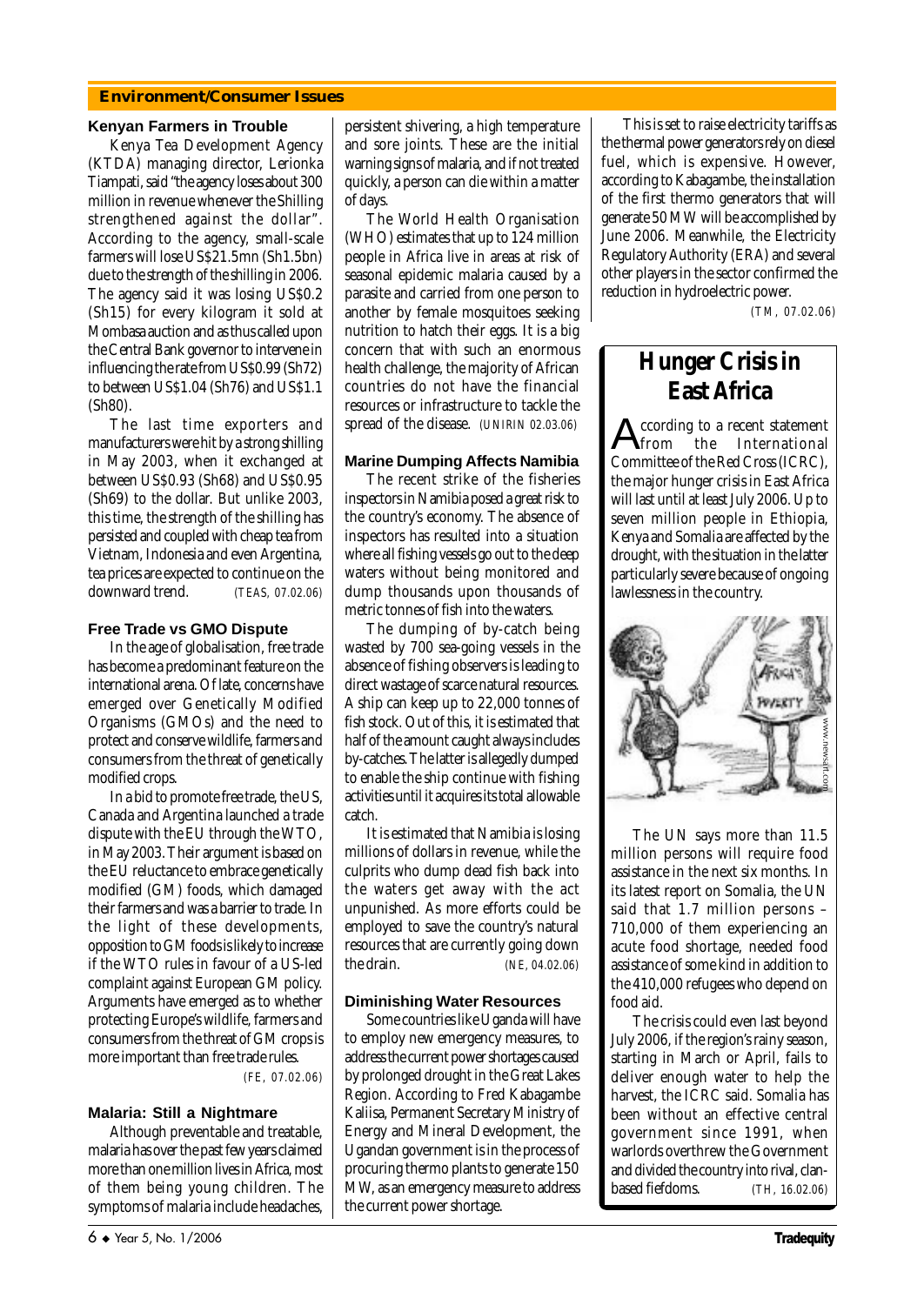#### **Special Feature**

### **Review of Zambia's EPA Preparations**

CUTS ARC, jointly with Civil Society Trade Network of Zambia (CSTNZ), organised a Technical workshop on Zambia's preparations for the EPAs in Lusaka, Zambia, on March 16, 2006.

Davidson Chilipamushi, Permanent Secretary, MCTI, officially opened the workshop. In his speech, he raised a question as to whether Zambia needed EPAs since there have been little benefits from past agreements/arrangement. He also stressed on the importance of an impact assessment study, which would draw out the negative and positive impacts of EPAs. He indicated that the absence of an impact assessment study had presented a number of challenges to the government.

According to Chilipamushi, the Zambian Government is faced with a dilemma on deciding over its dual COMESA and SADC membership. This has came to light with the EU drive on trading partners to form Customs Unions in order to have one CET, which will, in turn, make it easier for European investors to invest in the regions. He also mentioned that Zambia is facing supply side constraints such as production costs, production quality, and exporter's capacity to adapt to changes in world demand.

Presenting the background paper, Anne Zulu Chime of CUTS made an update of Zambia's EPAs with the EU under ESA configuration. The first phase of negotiations, which was an all ACP-EU level, took place between September 2002-September 2003. These negotiations did not lead to a formal agreement as was hoped for by the ACP countries. However, the EU and the ACP countries adopted a joint report listing down convergences and divergences in their negotiations. Although this phase was never closed, regional negotiations were initiated in 2003. She further stated that regional negotiations were at the level of ACP countries and regions were set out in configuration groups.

In his study on market access issues, Trevor Simumba suggested that there was need for Zambia to enhance its domestic positions to take advantage of the market under the EU-ACP relations. Commenting on development issues, Chilufya Sampa, said that Zambia needs to focus on developing infrastructure in order to benefit from trade. Speaking at the same function, Dale Mudenda said that there is a lot of potential in mode four under trade in services , which should be further exploited as it will contribute greatly to employment creation. Hyde Hantuba of Agriculture Consultative Forum (ACF) of Zambia suggested that agriculture is key to Zambia's development and as such there is need to take special interest in liberalising the sector in the context of EPA negotiations.

The workshop was being held under the project being implemented in six countries by CUTS London Resource Centre (CUTS LRC) entitled 'Capacity Building of Eastern and Southern African Civil Society during the EPA negotiations'.

The project is being implemented with the objectives to contribute to the achievement of a development-friendly gender-sensitised outcome of the EPA negotiations, especially for Zambia and other ESA group of countries, to build the capacity of non state actors (NSAs) to engage constructively with the EPA negotiations, directly contribute to the efforts to attain MDG one (eradication of extreme hunger and poverty) and MDG eight (developing a global partnership for development). In this context, the technical workshop aimed at consulting technical experts on existing EPA impact assessments and the implications for civil society, the marginalised and the vulnerable.

### **Capacity Building on EPA Negotiations**

CUTS-NRC, in collaboration with Econews Africa embarked on a partnership to produce an advocacy tool kit aimed at increasing the capacity of civil society organisations (CSOs) to effectively participate and engage in the EPAs negotiations between the EU and the ESA bloc of countries, of which Kenya is a member. Towards this end, CUTS ARC prepared a background paper that synthesised the possible impacts of EPAs on the Kenyan economy. The paper was presented to trade experts at a half-day technical workshop held in Nairobi, Kenya, on March 13, 2006. The Danish Ministry of Foreign Affairs supported the workshop.

### **Commission for Africa Report Revisited**

Civil Society for Poverty Reduction (CSPR) of Zambia and Southern African Regional Poverty Network (SARPN) organised a workshop on the CFA Report, at Lusaka, Zambia, on February 08, 2006. The workshop aimed at facilitating dialogue over key recommendations and commitments, by CFA on the role of CSOs in following up the recommendations and commitments, challenges faced by them in monitoring the progress, priority activities for the implementation, and advocacy.

CFA is an initiative to provide a coherent set of policies to accelerate progress towards a strong and prosperous Africa. As set out in 2005 by the UK Prime Minister Tony Blair, to take a fresh look at Africa's development, the CFA entails investing in people, promoting peace and security and generating growth and tackling poverty. CFA recommends the need for partnership between the international community and Africa.

Stakeholders at the workshop highlighted the need for Africa to take a lead in partnership, and take responsibility for its problems and hence, ownership of solutions in the context of the CFA. Participants showed concern that Africa's debt cannot be repaid without hurting the poor especially women and children. Debt also discourages private investments through high taxation, and increases the flight of capital. It was recognised that there has been a campaign for debt cancellation by stakeholders led by CSOs, as a result, a number of creditors are delivering debt relief.

In conclusion, it was recommended that Africa requires positive aid to speed up the development process. For this, aid should be predictable, harmonised and linked to decision-making and budgetary processes of the recipient country.